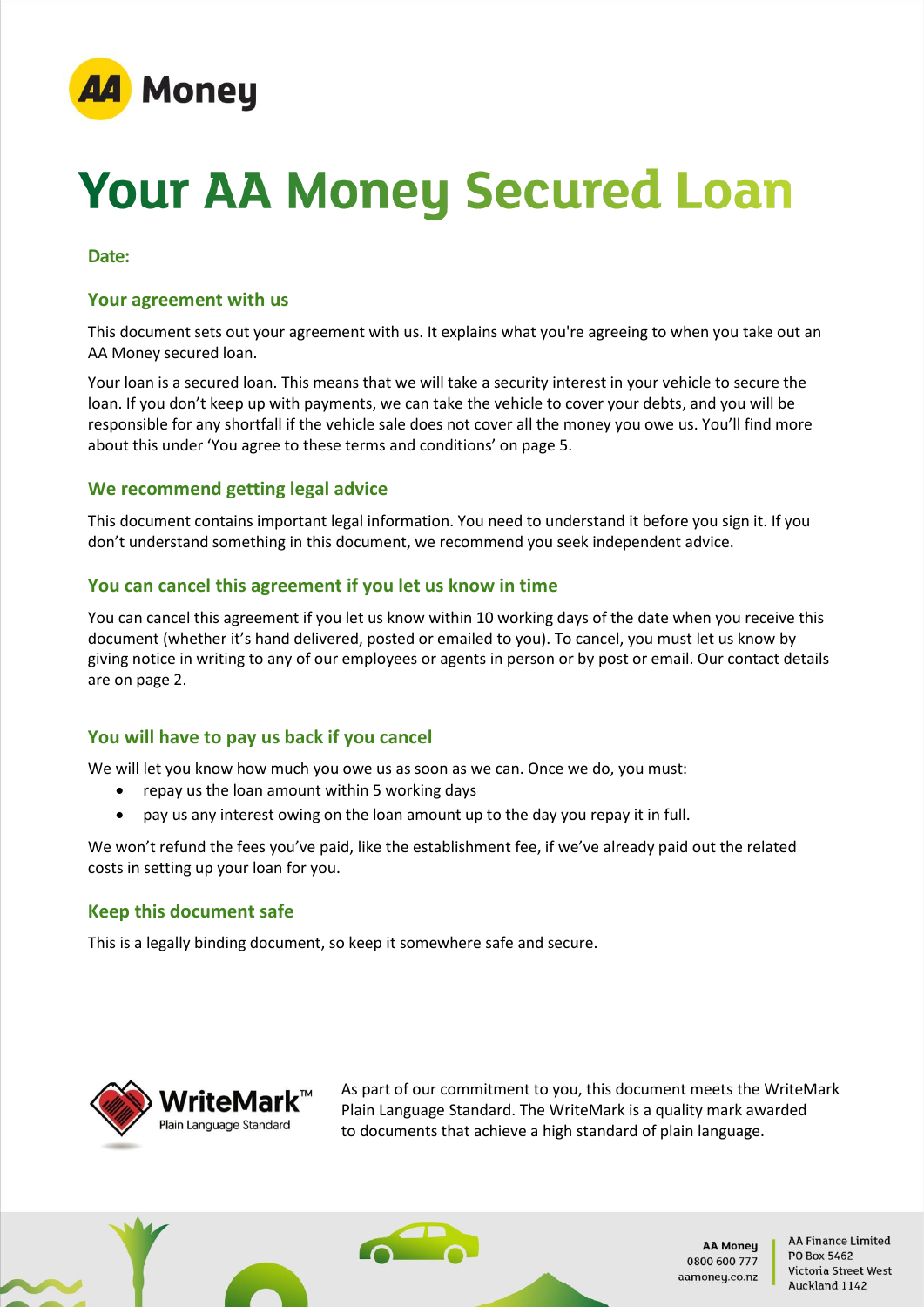# **This agreement is between you and AA Money**

| <b>Our details</b> |                                                        |                                                    |                        |
|--------------------|--------------------------------------------------------|----------------------------------------------------|------------------------|
| Legal name:        | AA Finance Limited                                     | Phone number:                                      | 0800 600 777           |
| Trading name:      | AA Money                                               | Email:                                             | customer@aamoney.co.nz |
| Physical address:  | 22 Fanshawe St,<br>Auckland 1010                       | Website:                                           | aamoney.co.nz          |
| Postal address:    | PO Box 5462, Victoria<br>Street West, Auckland<br>1142 | <b>Financial Service</b><br>Provider (FSP) Number: | FSP675851              |
|                    |                                                        | Name on FSP register:                              | AA Finance Limited     |
| Your details*      |                                                        |                                                    |                        |
| Full legal name    |                                                        | Other borrowers:                                   |                        |
| Address:<br>Phone: |                                                        |                                                    |                        |
| Email:             |                                                        |                                                    |                        |

\* You must tell us immediately if you change any of your details during the term of the agreement.

# **You agree to the loan details below**

# **Loan advance**

This is the amount you will owe us on the date the loan is advanced (the initial unpaid balance). This amount includes fees we will charge.

\$\_\_\_\_\_\_\_\_\_\_\_\_\_made up of \$\_\_\_\_\_\_\_\_\_\_\_\_ Loan \$\_\_\_\_\_\_\_\_\_\_\_\_ Establishment fee

This is the only advance we will make under this agreement.

The planned date of your loan advance is \_\_\_\_\_\_\_\_\_\_\_\_\_\_\_\_\_\_\_\_\_\_\_.

# **Term**

The term of your loan is \_\_\_\_\_\_\_\_\_\_\_\_\_\_\_\_\_\_\_\_\_\_\_.

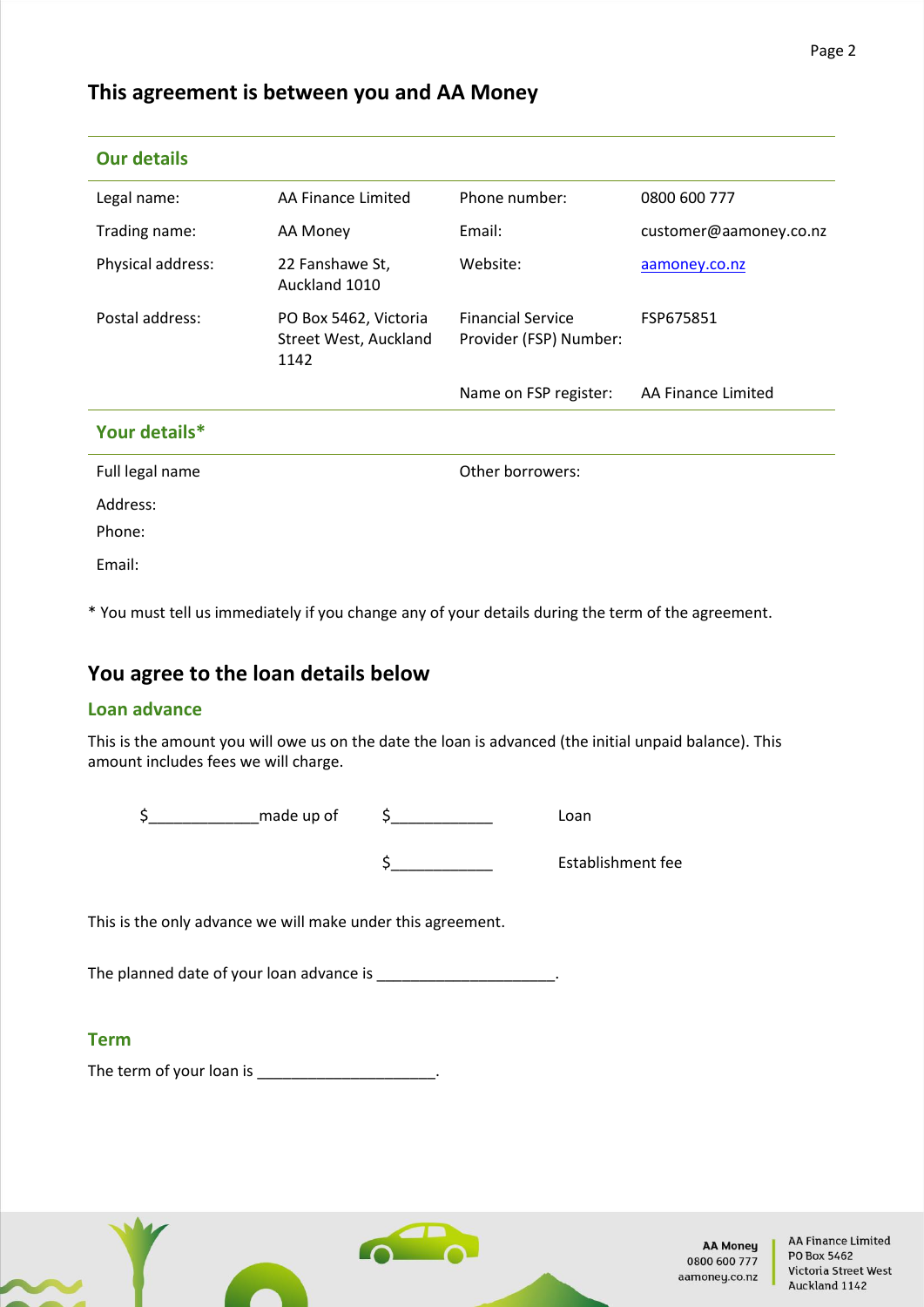# **Payments**

This describes each amount you must pay us, and how often you will pay this amount.

| How often you'll make payments: |  |
|---------------------------------|--|
| Amount of each payment:         |  |
| Number of payments:             |  |
| Total amount of payments:       |  |
| Date of first payment:          |  |
| Date of last payment:           |  |

#### **Interest**

This describes your annual interest rate (or rates) for the whole term of this agreement, as well as the total amount of interest you'll pay. The interest you'll pay if you default on the loan is also shown below.

Your annual interest rate is:

[\_\_\_\_\_\_\_\_\_\_\_\_\_% fixed for the whole term of this agreement] [*or*] [\_\_\_\_\_\_\_\_\_\_\_\_\_% fixed for [*insert period of fixed interest rate(s)*].

The total amount of interest you will pay under this agreement is \$\_\_\_\_\_\_\_\_\_\_\_\_\_\_. This doesn't include any default interest.

If you default on the loan, you'll pay default interest on the amount in default. The default interest rate is your annual interest rate at the time of the default (above) plus 5%.

#### **Payment details may change**

The total loan payments, total interest payments and other payment details are calculated as at the date of this agreement. These details are indicative only and may differ from the actual amounts payable. Reasons may include a change in the date the loan is advanced to you, early and lump sum repayments, defaults and any agreed variations with you.

#### **Other fees and charges**

All other fees and charges that are, or may become, payable as part of this agreement are set out in the fee schedule (page 12) and under the heading "You'll compensate us for any loss" on page 7. These fees and how we calculate them may change over time. We'll let you know what has changed and when it takes effect. Where we can, we'll give you 14 days' notice before we change a fee.

# **Full or partial prepayment**

We are happy for you to pay off your loan early. If you decide to pay off part or all of your loan early, you won't have to pay any extra fees.

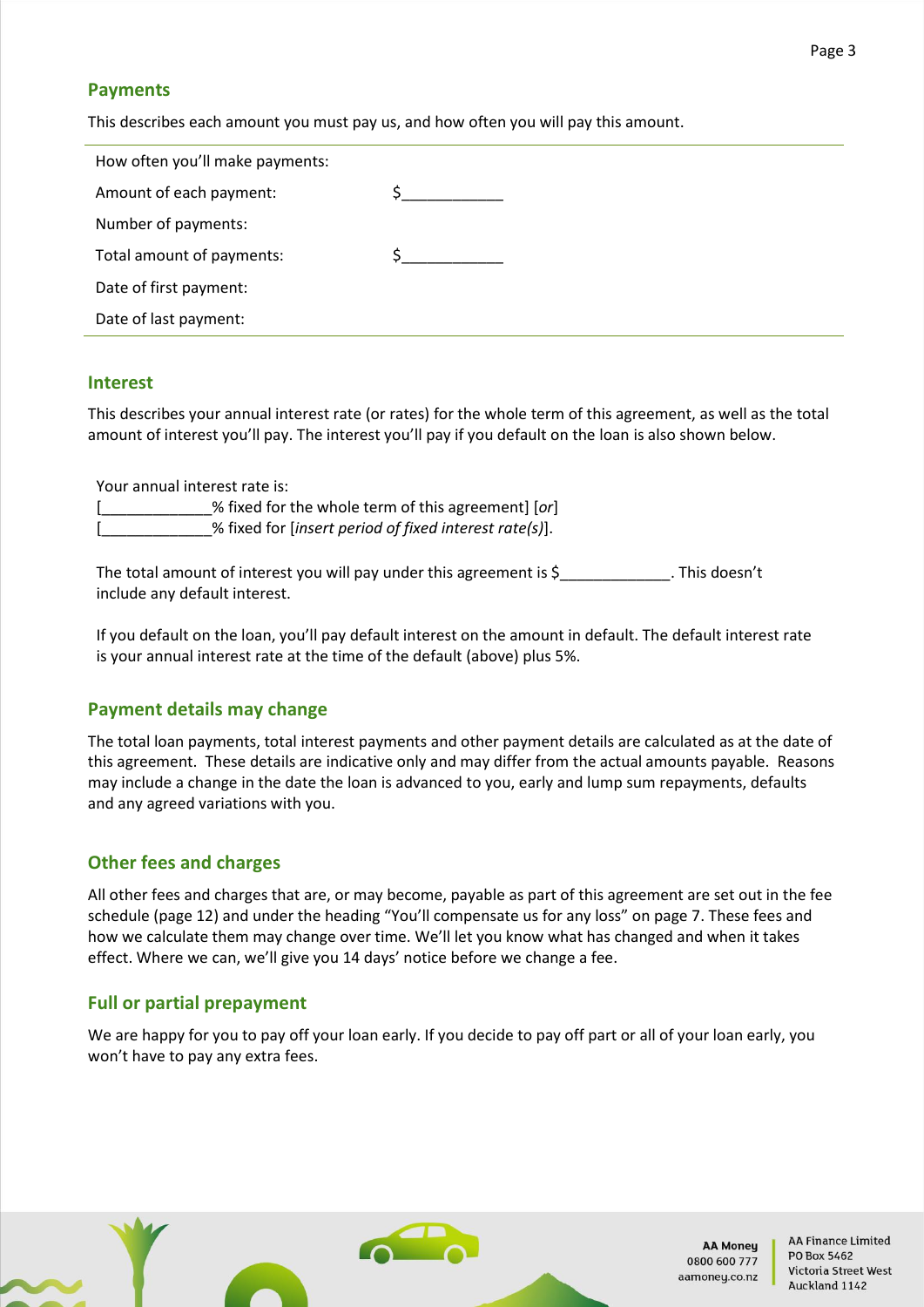# **Vehicle details**

The vehicle held as security for this loan is: [Year] [Make] [Model] Registration Number: [Rego] VIN: [VIN]

This vehicle must be insured for at least replacement value.

# **Our recommendations are not regulated financial advice**

You are protected by responsible lending laws. Because of these protections, the recommendations given to you about the loan are not regulated financial advice.

This means that duties and requirements imposed on people who give financial advice do not apply to these recommendations. This includes a duty to comply with a code of conduct and a requirement to be licensed.

# **You accept and acknowledge the terms and conditions set out in this document**

I have read and understood this document, and I accept the offer of the loan as it is set out in this document.

I acknowledge that this document contains all of the terms of the agreement between me and AA Money. This document replaces all other agreements about the loan between me and AA Money.

I acknowledge that I have been provided with a complete copy of this document including the terms and conditions on pages 5 to 13.

Signed:

**Dated: \_\_\_\_\_\_\_\_\_\_\_\_\_**

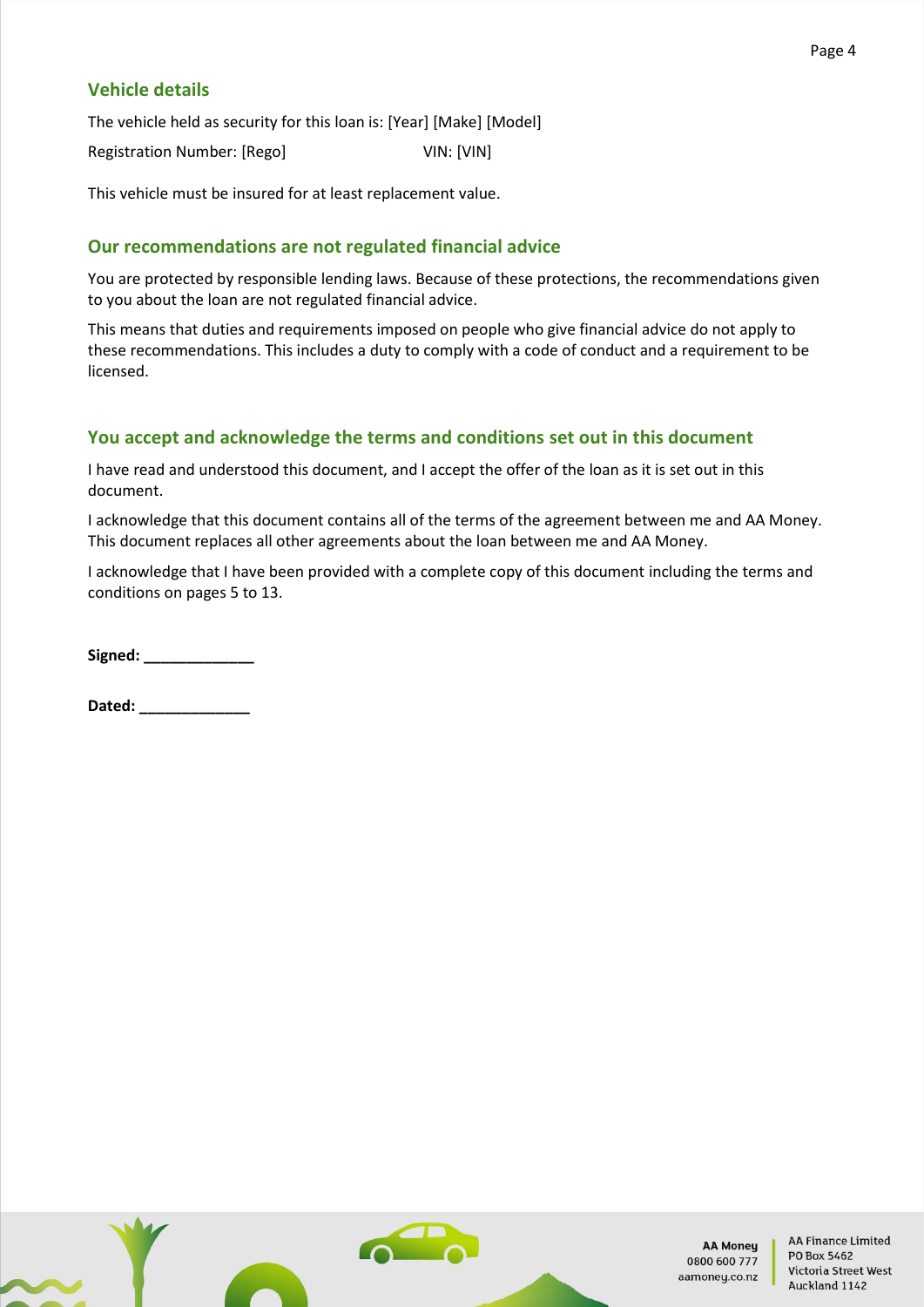

# You agree to these terms and conditions

# **We have a security interest in your vehicle**

Your loan is secured against your vehicle. This vehicle is described on page 4. Our security interest in your vehicle means we can take the vehicle and sell it to cover our costs if you break any of the terms and conditions in this document or if a Default occurs. If you still owe us money after we sell the vehicle, you'll have to pay us that amount.

You agree that:

- this agreement creates a first ranking security interest in the vehicle in favour of AA Money
- we can register a financing statement to support this security interest
- we don't have to give you a copy of the verification statement that confirms the registration of our financing statement on the Personal Property Securities Register.

# **We are the only party with a security interest in the vehicle**

You agree that this agreement gives us a first ranking security interest in the vehicle as security for:

- your AA Money secured loan and any other money payable under this agreement
- fulfilling all other terms and conditions in this agreement.

We are the only party allowed to hold a security interest in the vehicle. **You can't grant a security interest in the vehicle to anyone else unless we agree to it in writing.**

If you do grant a security interest in the vehicle to another party without our written permission, it will be a breach of this agreement. This means we can take any of the actions listed under 'We can take these actions if a Default occurs' on page 7 including taking the vehicle and selling it.

You agree that we may search the Personal Property Securities Register at any time to find information about you and the vehicle.

# **You must be the only owner of the vehicle**

During the term of the loan, you must be the only owner of the vehicle. You must not owe any money on the vehicle to anyone else. You must not give the vehicle to anyone else or try to sell it.

If you wish to sell the vehicle during the term of this agreement, please contact us before attempting to do so.

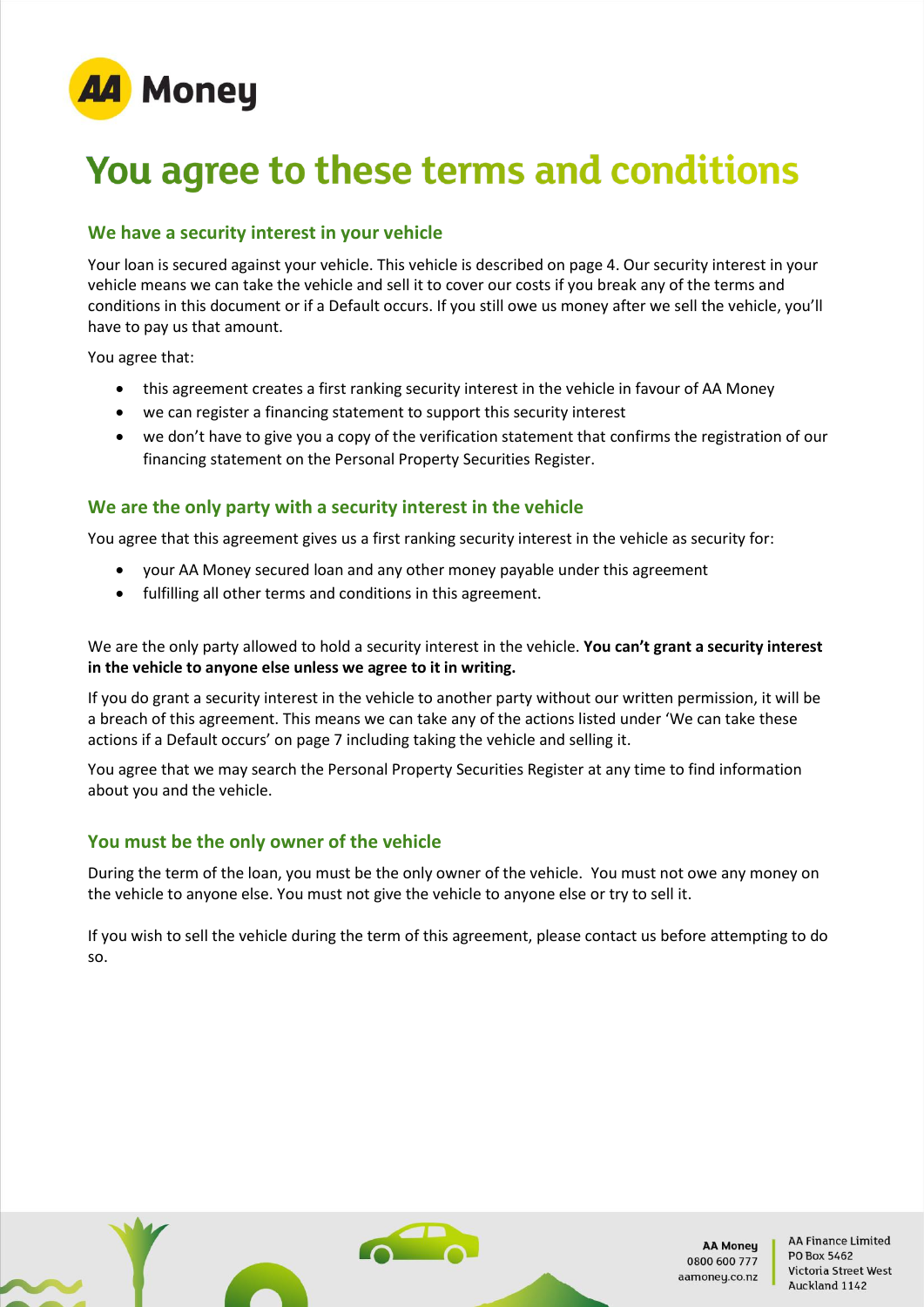# **You must take care of the vehicle**

You must:

- keep the vehicle in good condition
- protect the vehicle from damage
- use the vehicle reasonably and lawfully
- make sure the vehicle is registered and licensed.

You must not do anything that would cause the vehicle to reduce in value beyond normal depreciation.

# **You must insure the vehicle**

Your vehicle insurance must:

- be for the replacement value of the vehicle
- be maintained for the complete term of this agreement
- be with a reputable insurer approved by us
- note our (AA Finance Limited) interest in the vehicle on the policy.

You must tell us immediately if you change your vehicle insurer during the term of this agreement.

If we ask you to, you must:

- provide us with a certificate of currency for your insurance
- pay us any money your insurer has given you.

You must not do anything that could result in your insurer declining an insurance claim on the vehicle.

# **You must pay the money you owe us under this agreement**

You agree to pay AA Money all the money you owe us under this agreement.

Your payments must be paid:

- on time, so paid according to the timetable described on page 3 of this agreement
- by direct debit, unless we've agreed that you can pay another way
- using cleared funds.

You cannot deduct any amount we owe you against your payments under this agreement. If we owe you money, we can put it towards the amount you owe us under this agreement.

# **You must pay interest on your loan**

The interest we charge to your loan is written in the 'interest' section of your loan details on page 3 of this document.

Interest is calculated by multiplying the unpaid balance at the end of each day by the daily interest rate. The daily interest rate is calculated by dividing the annual interest rate by 365. Interest is charged to your account at the end of each month.

#### **We may charge default interest on amounts you don't pay on time**

If you don't make a payment on the due date we may charge you default interest.

The default interest rate is your annual interest rate plus 5% (see page 3 of this document). We'll continue to apply default interest to this part of the loan for as long as it remains unpaid.

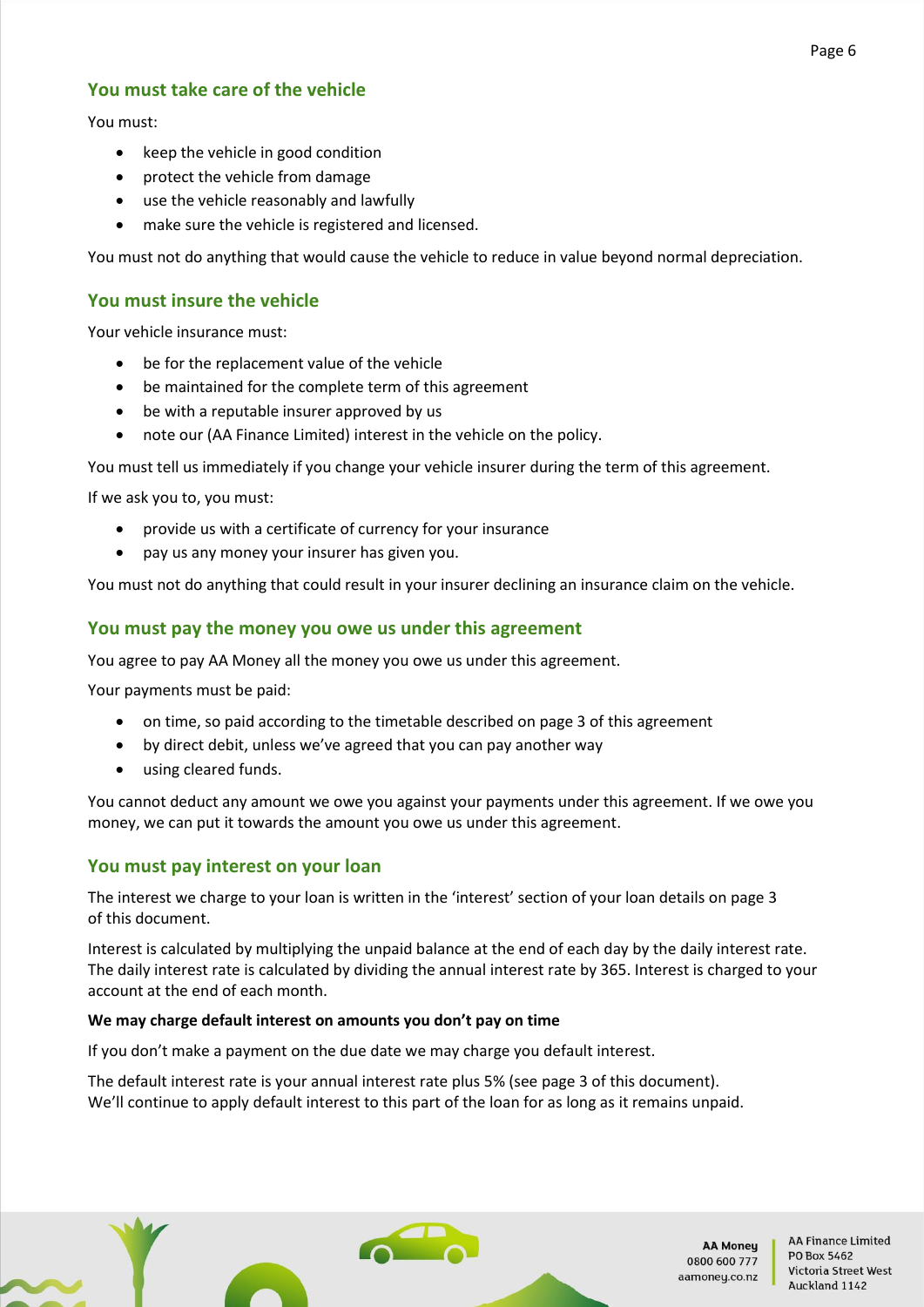# **You can prepay your loan in full or in part**

You can prepay your loan in full or in part at any time. When you prepay your loan:

- the amount you repay will first be used to pay any outstanding interest and other amounts you owe us  $-$  it will be used to repay the principal after this
- the amount you prepay won't be available for you to borrow again
- we won't charge any fees.

# **We can take these actions if a Default occurs**

If a Default occurs:

- the secured money you owe us will become payable immediately
- the security interest you granted us over the vehicle can be enforced immediately
- we (or our agent) may take the vehicle and sell it. We will take reasonable care but we won't be liable for any costs or damage if we have to do this.

You agree that:

- we (or our agent) may enter the place where we believe the vehicle is kept and take the vehicle
- we won't be responsible for any costs or damages if we take the vehicle, so long as we take reasonable care
- we can sell the vehicle to recover our costs
- you'll be responsible for any shortfall if the sale does not cover all the money you owe us.

The things that will cause a Default are described on page 11 of this document.

# **You'll compensate us for any loss**

You agree that we're not responsible for any loss or expense we experience from:

- you defaulting on this agreement
- using our rights or solving issues under this agreement
- any loss or damage to the vehicle
- any loss or damage caused by the vehicle.

You agree to compensate us for any loss or expense we experience in these situations.

You also agree to do anything reasonable that we ask you to do so we can fulfil this agreement. You allow us to do things you have agreed to on your behalf if we need to. You also agree to meet any costs we may have as a result of having to do something for you.

# **We can collect, hold, use, and share your personal information**

You give us permission to collect, hold, use, and share your personal information in line with the Privacy Act and our Privacy Statement. You can find our Privacy Statement on our website at **aamoney.co.nz**, or you can ask us for a copy.

We may change our Privacy Statement to reflect changes in law and our business needs. When we do this, we'll make sure the changes don't disadvantage you.

#### **You have the right to access your personal information.**

You can contact us to find out the personal information we have about you. You can also ask us to correct any incorrect information we hold about you. To do this, contact us using the contact details on page 2 of this document.

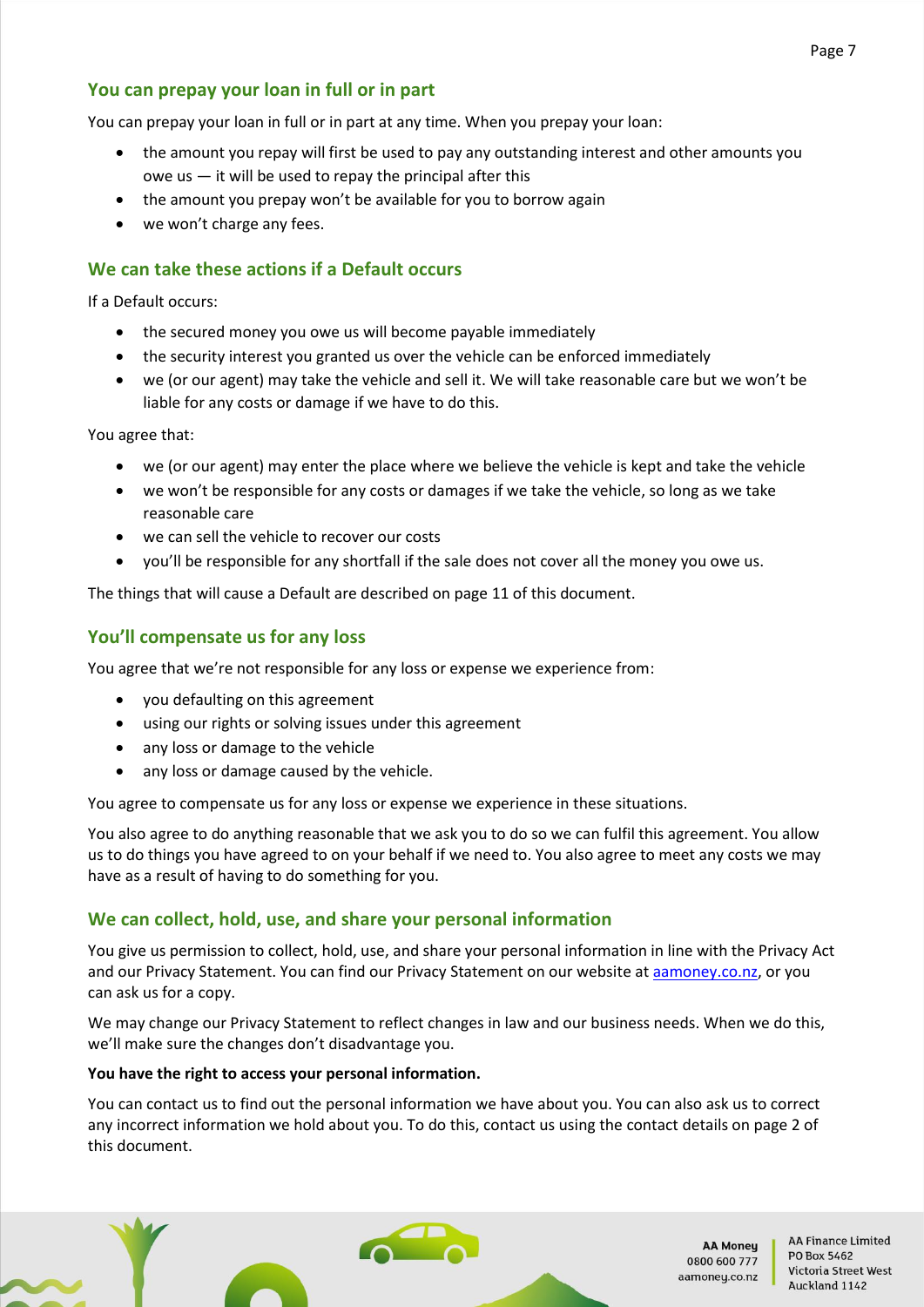# **We are committed to being a responsible lender**

We have obligations to you under the Credit Contracts and Consumer Finance Act 2003 (CCCFA).

AA Money follows the Responsible Lending Code. A copy of the code is available at [www.consumerprotection.govt.nz/assets/PDFs/responsible-lending-code-2021.pdf](http://www.consumerprotection.govt.nz/assets/PDFs/responsible-lending-code-2021.pdf)

We are on the register of financial service providers as AA Finance Limited FSP675851.

# **We'll keep you informed**

We'll send you a statement of your account at least every six months.

You can find information about our standard terms and conditions and costs of borrowing:

- on our website [aamoney.co.nz](http://www.aamoney.co.nz/)
- by requesting the information from us.

We'll also give you any information you request as required by the CCCFA.

# **We'll send you information electronically**

You agree that we can send you documents, notices, and other communications in electronic form, including through the AA Money website.

You also agree that this document and other documents relating to it can be signed electronically, and that an electronic signature is equivalent to an original.

# **We may change this agreement in specific cases**

We may change this agreement without your approval if we:

- need to change it to comply with the law after a law change
- need to change a fee or introduce a new fee on the fee schedule due to changes in our funding costs, changes to your credit profile or changes in market conditions
- notice errors that we need to correct
- notice missing information that needs to be added
- want to update our Privacy Statement
- want to add technical or administrative information that won't result in any disadvantage to you.

Any other changes must be approved by you.

If we need to make a change to the agreement, we will give you at least 5 working days' written notice.

When deciding whether to make any changes to the terms and conditions of your agreement, we will act fairly and reasonably and in line with our legal obligations.

# **You may also ask us to make changes to this agreement**

If we agree, you can ask us to:

- change the frequency or amount of your payments or the loan term
- change the payment date of scheduled payments.

We can only agree to these changes if you meet our lending criteria.

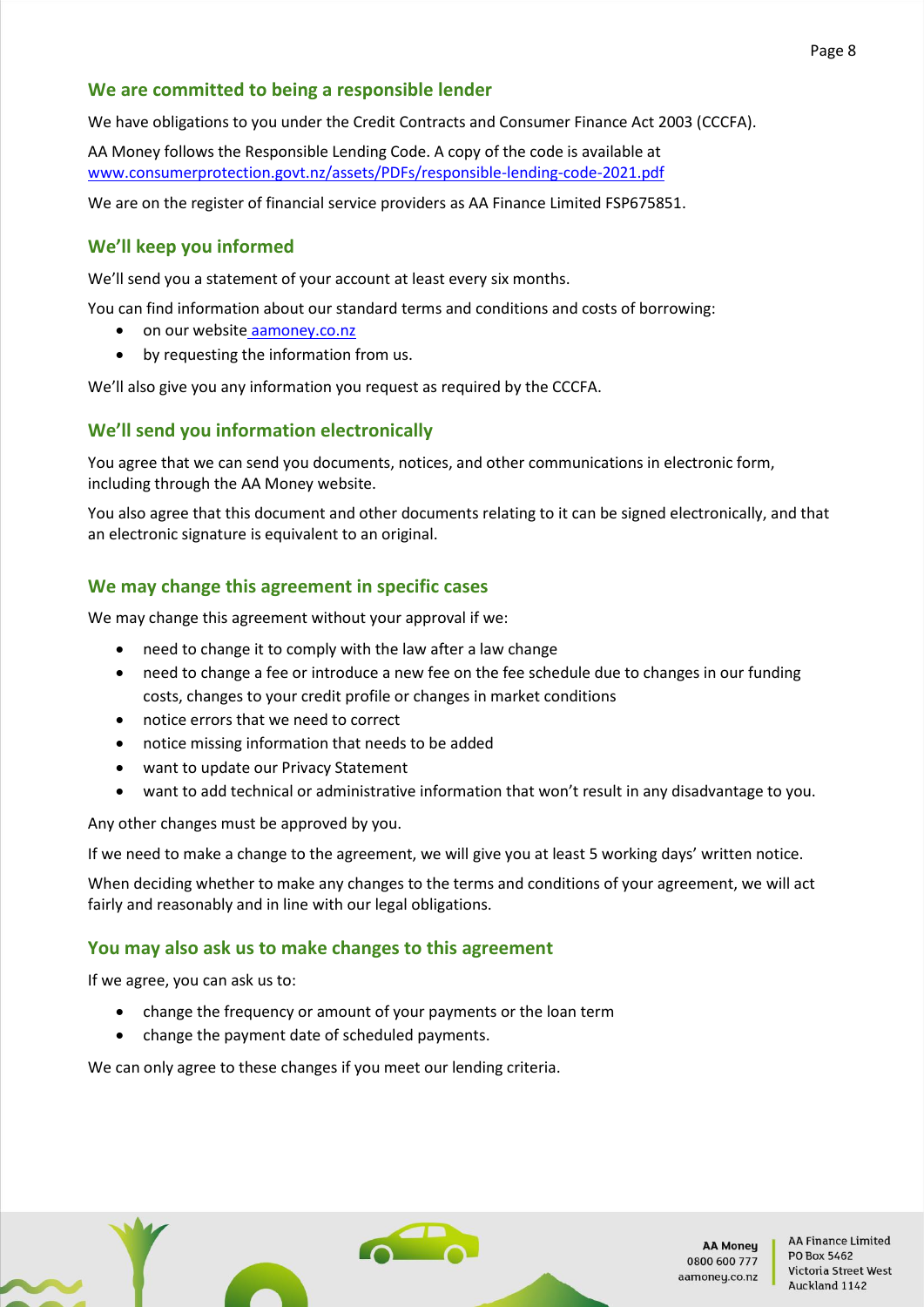# **We can assign or transfer our rights and obligations**

We can assign or transfer any of our rights under this agreement to another person. We can also transfer our obligations to another person who we believe can fulfil those obligations.

You're not allowed to transfer your rights and obligations under this agreement to anyone else unless we agree to it in writing in advance.

# **You can apply for a hardship variation**

You may be able to apply for a hardship variation if you can't reasonably keep up your payments or other obligations because of:

- illness
- injury
- loss of employment
- the end of a relationship
- any other reasonable cause.

# **We encourage you to apply early if you're experiencing unforeseen hardship.**

Apply for a hardship variation as soon as you can if you're experiencing unforeseen hardship. If you leave it too long, we may not have to consider your application.

#### **You must apply in writing.**

To apply for a hardship variation, you need to:

- give us your application in writing
- explain your reasons for the application.

In your application, you must request one of these three options.

- an extension of the term of this agreement this would reduce the amount due for each payment
- a change to the dates when payments are due you must also let us know the period you want this to apply to
- both an extension and a change to the dates when payments are due.

#### **We'll let you know the outcome of your application.**

When we receive your hardship application, we'll:

- $\bullet$  let you know that we've received it  $-$  within 5 working days
- request more information from you if we need it  $-$  within 10 working days
- let you know our decision within 20 working days of receiving your application, or 20 working days of requesting more information from you or, if later, 10 working days after receiving the additional information we requested from you.

# **This agreement is subject to New Zealand law**

If any part of this agreement is illegal, that part will be excluded without affecting the other parts of the agreement.

If we don't use a particular right we have under this agreement, it does not mean we waive that right. We have not waived our rights under this agreement unless we've given you a written waiver, signed by us.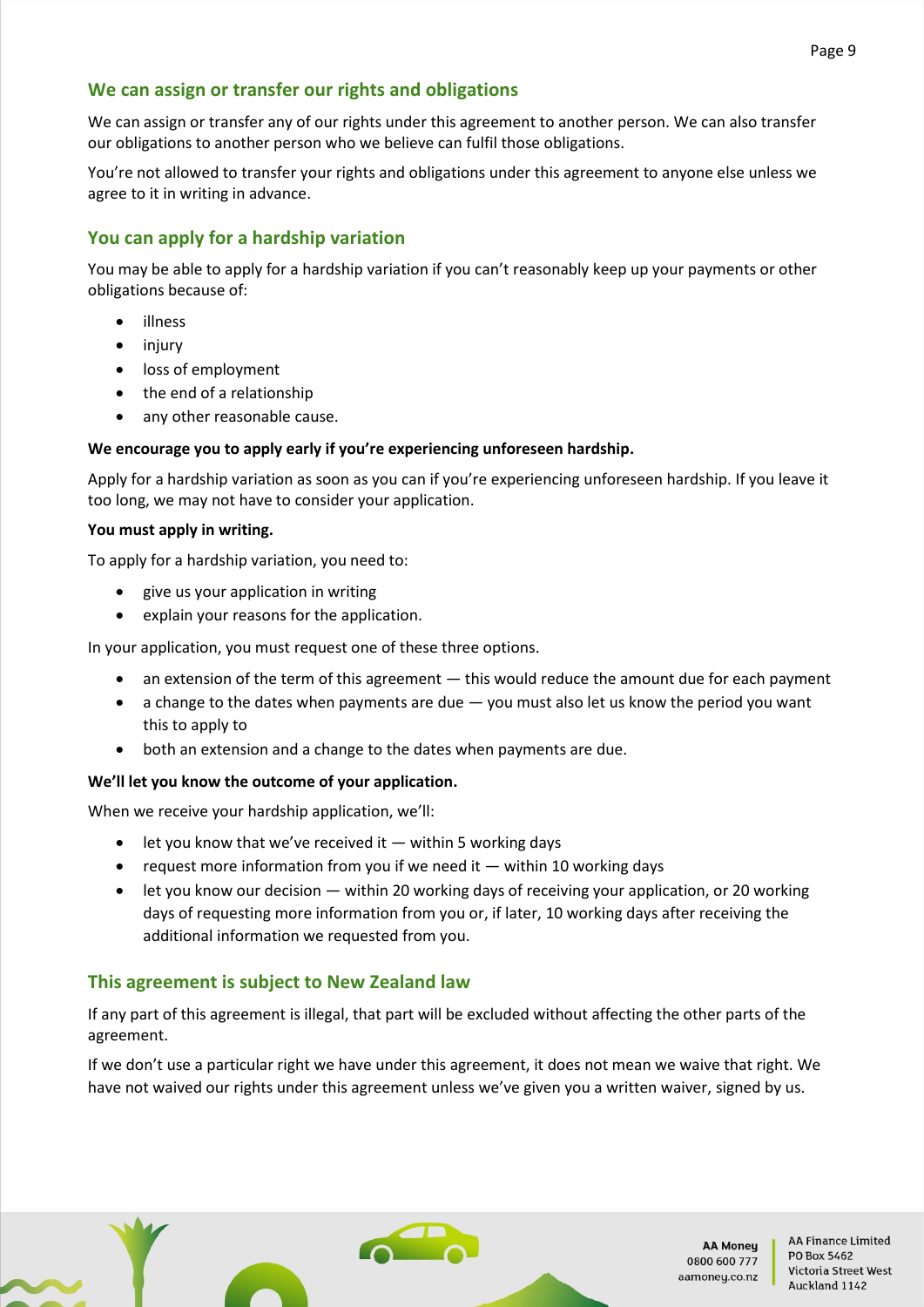# **Let us know if you have any concerns**

If you have any concerns about this agreement, please let us know. You can contact us by email, phone or post:

| Phone: | 0800 600 777                          |
|--------|---------------------------------------|
| Email: | feedback@aamoney.co.nz                |
| Post:  | AA Money<br>PO Box 5462               |
|        | Victoria Street West<br>Auckland 1142 |

If you don't think we've resolved your concerns after contacting us, you can seek help from and make a complaint to the Insurance & Financial Services Ombudsman. It won't cost you anything to make a complaint. This scheme can help you resolve any disagreements you have with us. You can contact the Insurance & Financial Services Ombudsman by email, phone, or post.

| Phone:   | 0800 888 202                                    |
|----------|-------------------------------------------------|
| Email:   | info@ifso.nz                                    |
| Website: | www.ifso.nz                                     |
| Post:    | Insurance & Financial Services Ombudsman Scheme |
|          | PO Box 10-845                                   |
|          | Wellington 6143                                 |

# **We'll provide you with a secured loan if you meet our criteria**

We'll provide you with the secured loan as it is described in this document if you meet our criteria.

# **We'll pay the loan money to you or to a third party**

You agree that we may pay the loan money directly to you or to a third party (including to the seller of the vehicle or to repay any existing debt you have with that third party). If we pay the loan money to you, you agree that you will only use the loan for the purpose stated in your loan application.

# **We may cancel this agreement before we provide you with a loan**

We may cancel this agreement before providing you with a loan if we believe that:

- you have not met our criteria for the loan
- the information we relied on when assessing your application is incorrect or incomplete
- financial market conditions have changed significantly
- you don't draw down the loan within 14 days
- it has become unlawful to make the loan available to you

#### **Here's how to interpret this agreement**

#### **Headings aren't part of this agreement**

The headings are in this document to guide you and help you to find key information. They don't affect the meaning of the content.

#### **We refer to New Zealand law in this agreement**

We refer to New Zealand law throughout this document. This includes all the things that make up the law at any time, such as acts, amendments to acts, regulations, and orders-in-council.

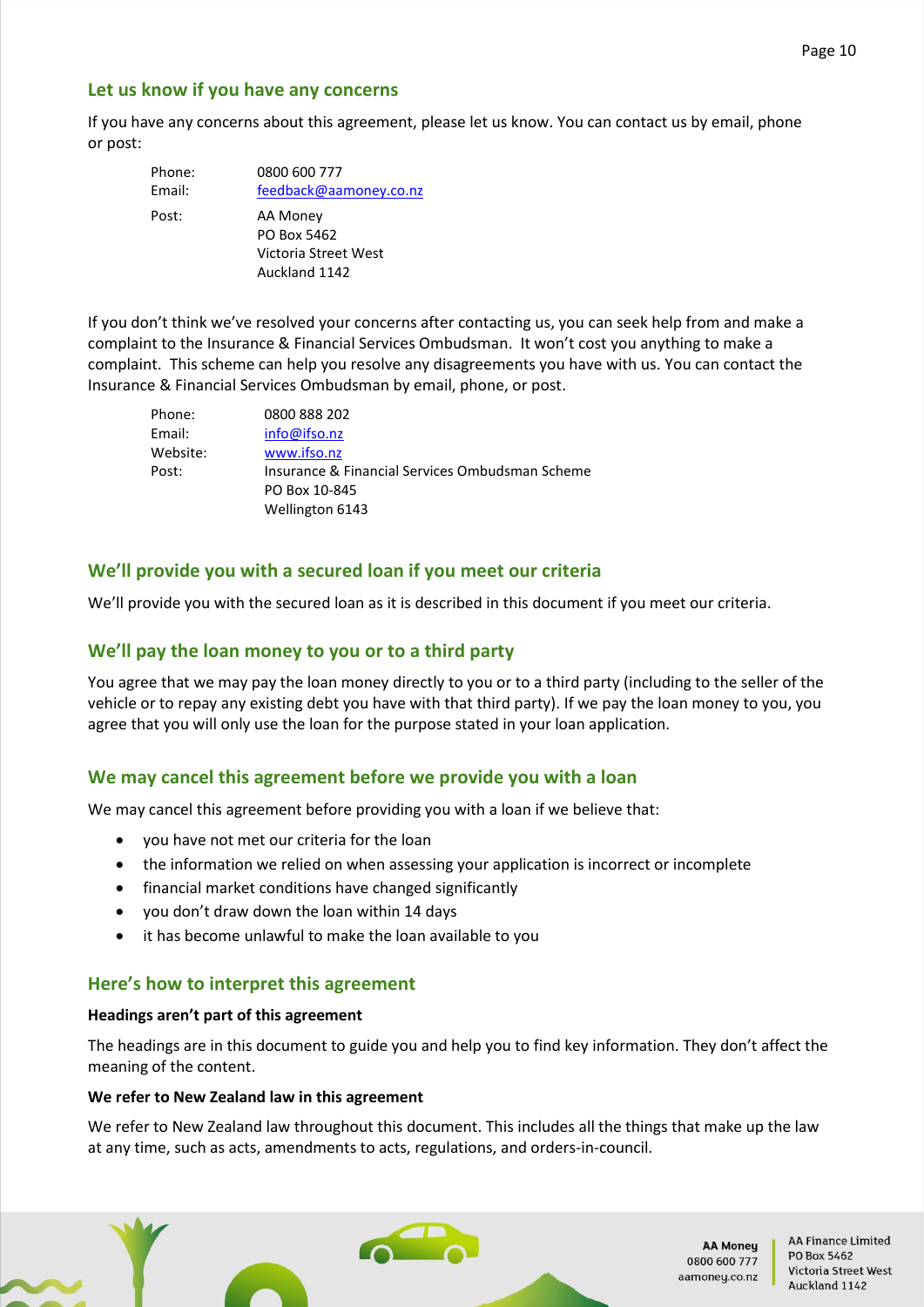# **We use these definitions**

*We*, *us*, *our*, and *AA Money* all refer to AA Finance Limited.

*You* and *your* refer to the borrower or borrowers named on page 2.

*Default* means any of these things.

- You don't pay money you owe us under this agreement when it's due, or you reverse a payment.
- Information you gave us was false.
- A part of this agreement cannot be legally enforced.
- You don't fulfil an obligation that is part of this agreement.
- The vehicle's insurance policy is cancelled.
- We have reason to believe the vehicle is at risk (as defined in section 83E of the CCCFA).
- You can't make payments when they are due, or you're considered unable to make payments by law.
- You stop making payments or you enter into any arrangement with your creditors generally because you can't pay your debts.
- You die, cannot function at full capacity, or are declared bankrupt.
- A legal judgement is made against you and it is not satisfied within 14 days.

*Working days* are the days of the week excluding Saturdays, Sundays and public holidays.

Where more than one person is named as the borrower:

- each of you must comply with the terms of this agreement
- each of you is individually, as well as jointly, liable to pay each amount owed under this agreement and perform the other obligations under this agreement.



As part of our commitment to you, this document meets the WriteMark Plain Language Standard. The WriteMark is a quality mark awarded to documents that achieve a high standard of plain language.



**AA Moneu** 0800 600 777 aamoney.co.nz

**AA Finance Limited** PO Box 5462 Victoria Street West Auckland 1142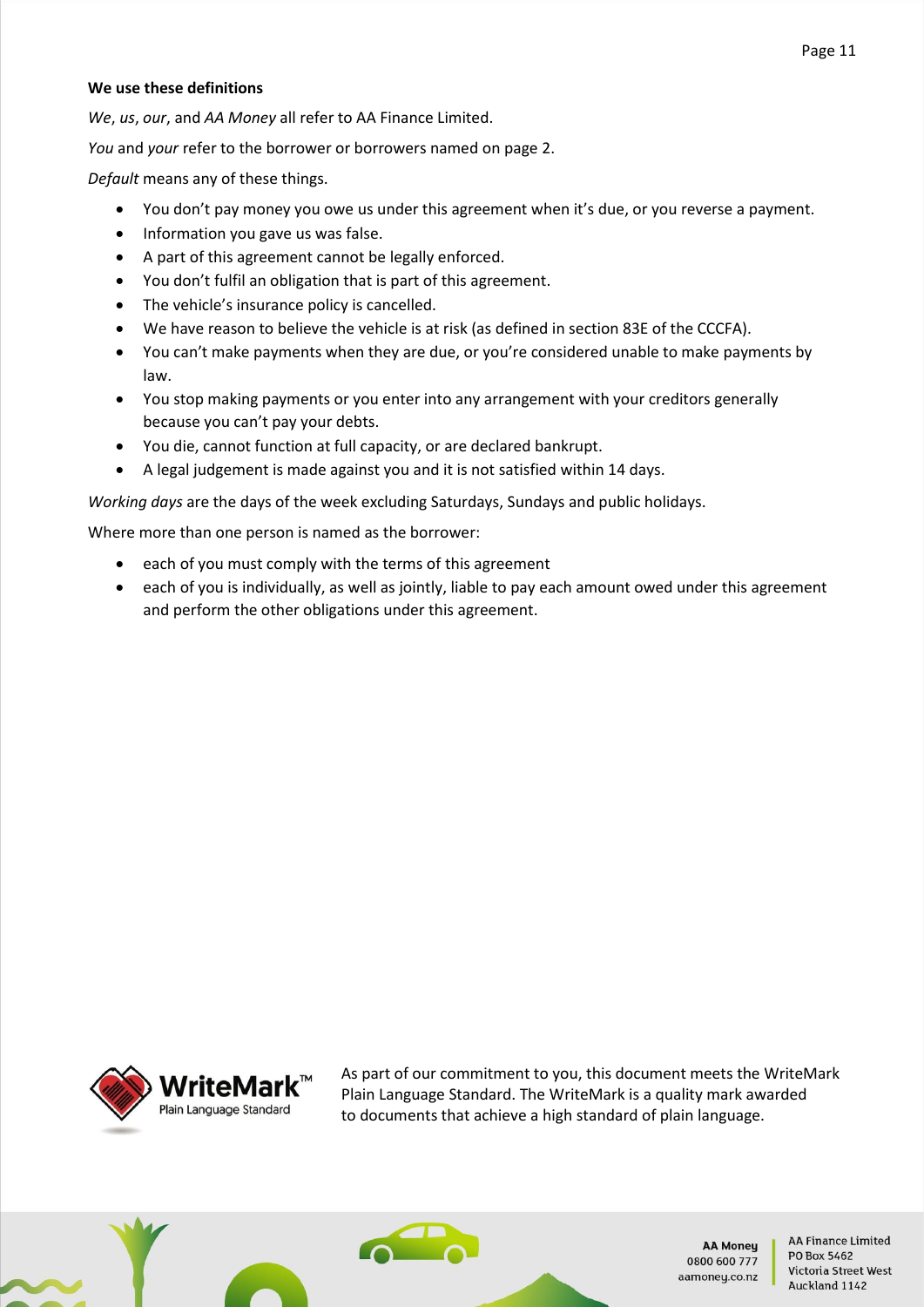

# **Our fees**

If we have to charge you any of these fees, we'll add them to the principal balance of your loan. This means we'll charge interest on these fees until you pay them.

# **Establishment and account fees**

| <b>Fee</b>           | Amount | <b>Description</b>                                                                                                                                                                                                                                                                                                                                   |
|----------------------|--------|------------------------------------------------------------------------------------------------------------------------------------------------------------------------------------------------------------------------------------------------------------------------------------------------------------------------------------------------------|
| Establishment<br>fee | \$240  | This fee covers the cost of processing, assessing and<br>approving your finance application. This includes our<br>third-party costs of running credit and vehicle checks<br>and searching and registering a security interest on the<br>Personal Properties Securities Register. It will only be<br>charged if your finance application is approved. |
| Account fee          | \$0    | AA Money does not charge an Account Fee.                                                                                                                                                                                                                                                                                                             |

# **Variation, and early settlement fees**

| Fee                               | Amount | <b>Description</b>                                                                                              |
|-----------------------------------|--------|-----------------------------------------------------------------------------------------------------------------|
| Variation fee                     | \$0    | AA Money does not charge a fee for any basic variations<br>to your agreement.                                   |
| Refinancing fee                   | \$0    | AA Money does not charge a fee for refinancing.                                                                 |
| Full or partial<br>prepayment fee | \$0    | AA Money does not charge any additional fee if you<br>decide to make a full or partial prepayment of your loan. |